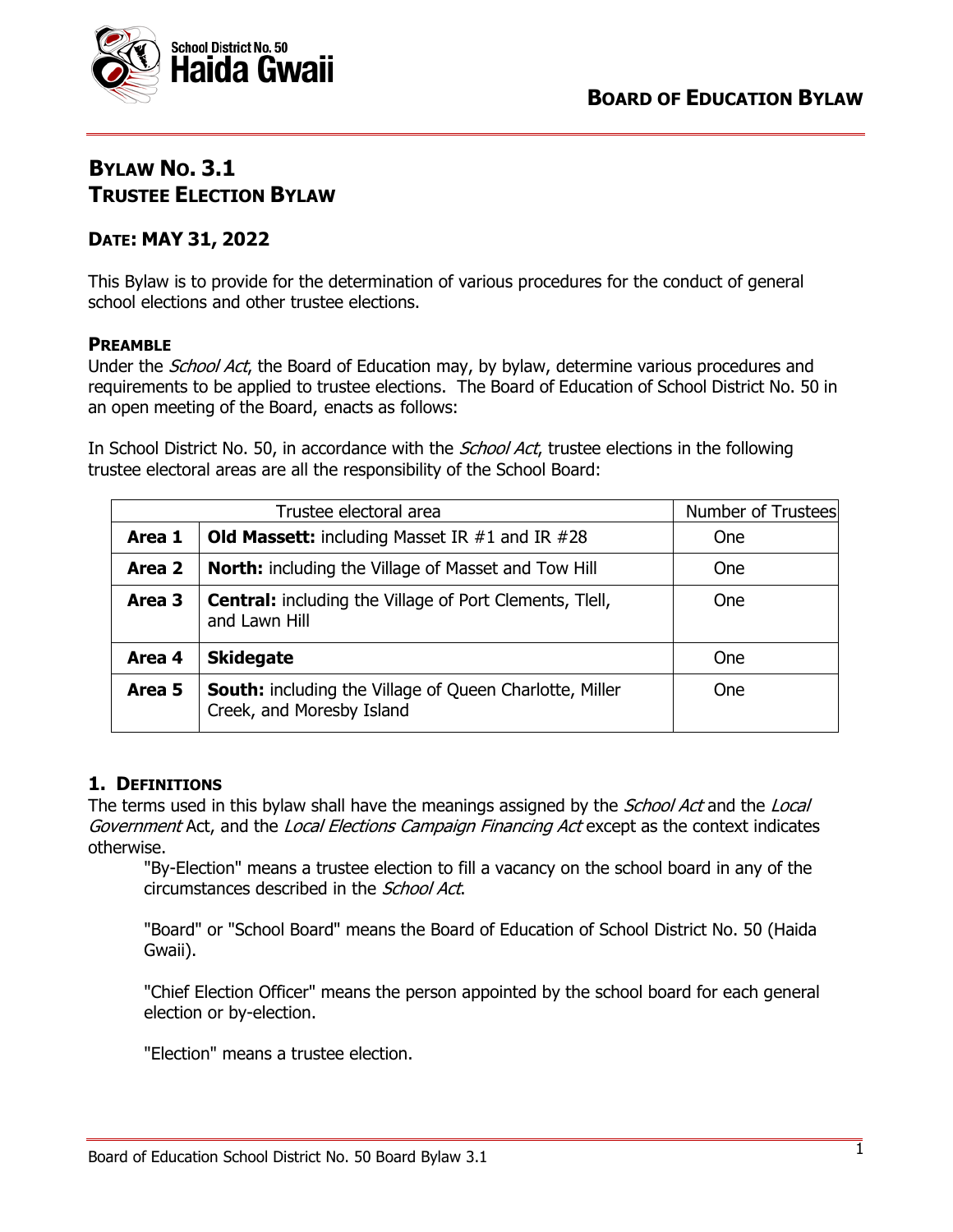

## **2. APPLICATION**

This bylaw applies to both general elections and by-elections and to those trustee elections carried out by other authorities, except as otherwise indicated.

## **3. ORDER OF NAMES ON THE BALLOT**

The order of names of candidates on the ballot will be determined by lot the *School Act*-and the Local Government Act.

## **4. RESOLUTION OF TIE VOTES AFTER A JUDICIAL RECOUNT**

In the event of a tie vote after a judicial recount, the tie vote will be resolved by conducting a lot in accordance with the Local Government Act.

## **5. APPLICATION TO ELECTIONS CONDUCTED BY OTHER AUTHORITIES**

(a) The Board directs the Secretary-Treasurer to enter into an agreement with a local government under section 38 (4) of the *School Act*, under which the local government conducts all or part of a trustee election for the school board, or conducts all or part of a trustee election in conjunction with a local government election.

(b) The Board does not adopt any local government bylaw to change the minimum number of nominators and the minimum number of qualified nominators for a trustee candidate is two (2).

## **6. ELECTIONS CONDUCTED BY THE SCHOOL BOARD**

#### **6.1. MANDATORY ADVANCE VOTING OPPORTUNITIES**

As required by the Local Government Act, an advance voting opportunity will be held on the tenth day before general voting day.

#### **6.2. ADDITIONAL ADVANCE VOTING OPPORTUNITIES**

As authorized under the Local Government Act, the School Board authorizes the Chief Election Officer to establish additional advance voting opportunities for each election to be held in advance of general voting day and to designate the voting places, establish the date and the voting hours for these voting opportunities.

## **6.3. ADDITIONAL GENERAL VOTING OPPORTUNITIES**

As authorized by the Local Government Act, the School Board authorizes the Chief Election Officer to establish additional voting opportunities for general voting day for each election and to designate the voting places and voting hours, within the limits set out in the Local Government Act for such voting opportunities.

## **6.4. SPECIAL VOTING OPPORTUNITIES**

In order to give electors who may otherwise be unable to vote an opportunity to do so, the School Board authorizes the Chief Election Officer to establish the location, date and voting hours for one or more special voting opportunities for each election, within the limits set out in the Local Government Act.